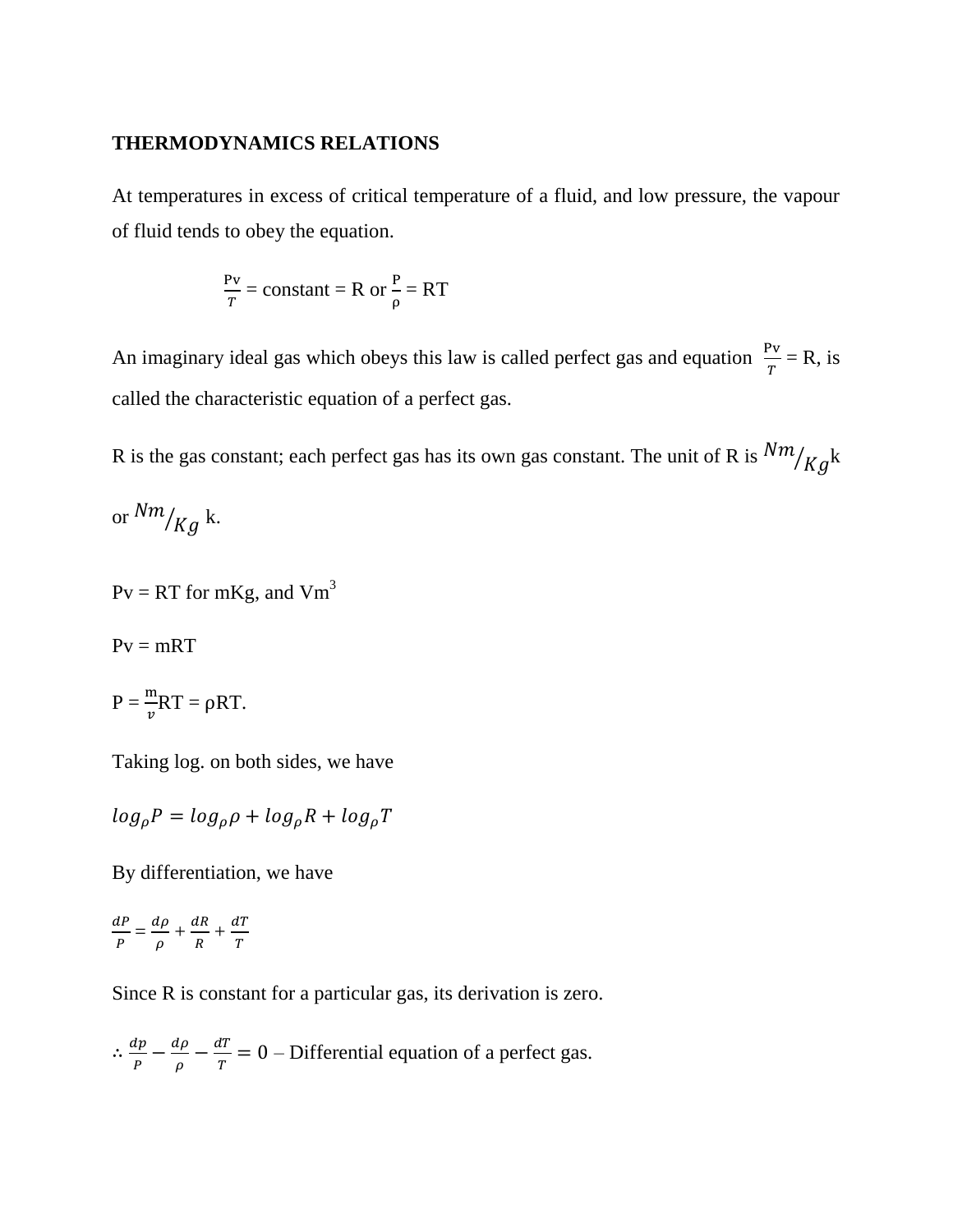### **3.1.1 SPECIFIC HEATS**

The specific heat of a solid or liquid is usually defined as the heat required to raise temperature of a unit mass through one degree temperature rise.

Since gas can add hear between any two temperatures through an infinite number of ways, hence gas could have an infinite number of specific heats.

Let us consider: (i) Specific heat at constant volume Cv and (ii) Specific head at constant pressure, Cp real gases, Cp and Cv vary with temperature, but a suitable average value may be used for most practical purposes.

$$
Cp = Cv + R \rightarrow \frac{cp}{cv} = \gamma(gamma).
$$

### **3.1.2 INTERNAL ENERGY**

This is the heat energy stored in a gas. When heat is supplied to a gas the result is that the temperature or volume of gas may increase.

Thereby doing some work, also it could be that both temperature and volume may increase.

During addition of heat if the temperature increases, its internal energy will also increase.

'Joule's law' of internal energy states that the internal energy of a perfect gas is a function of temperature only. That is internal energy of gas is dependent only on temperature change and not affected by the change in pressure and volume. In engineering it is the change of internal energy that is required.

Enthalpy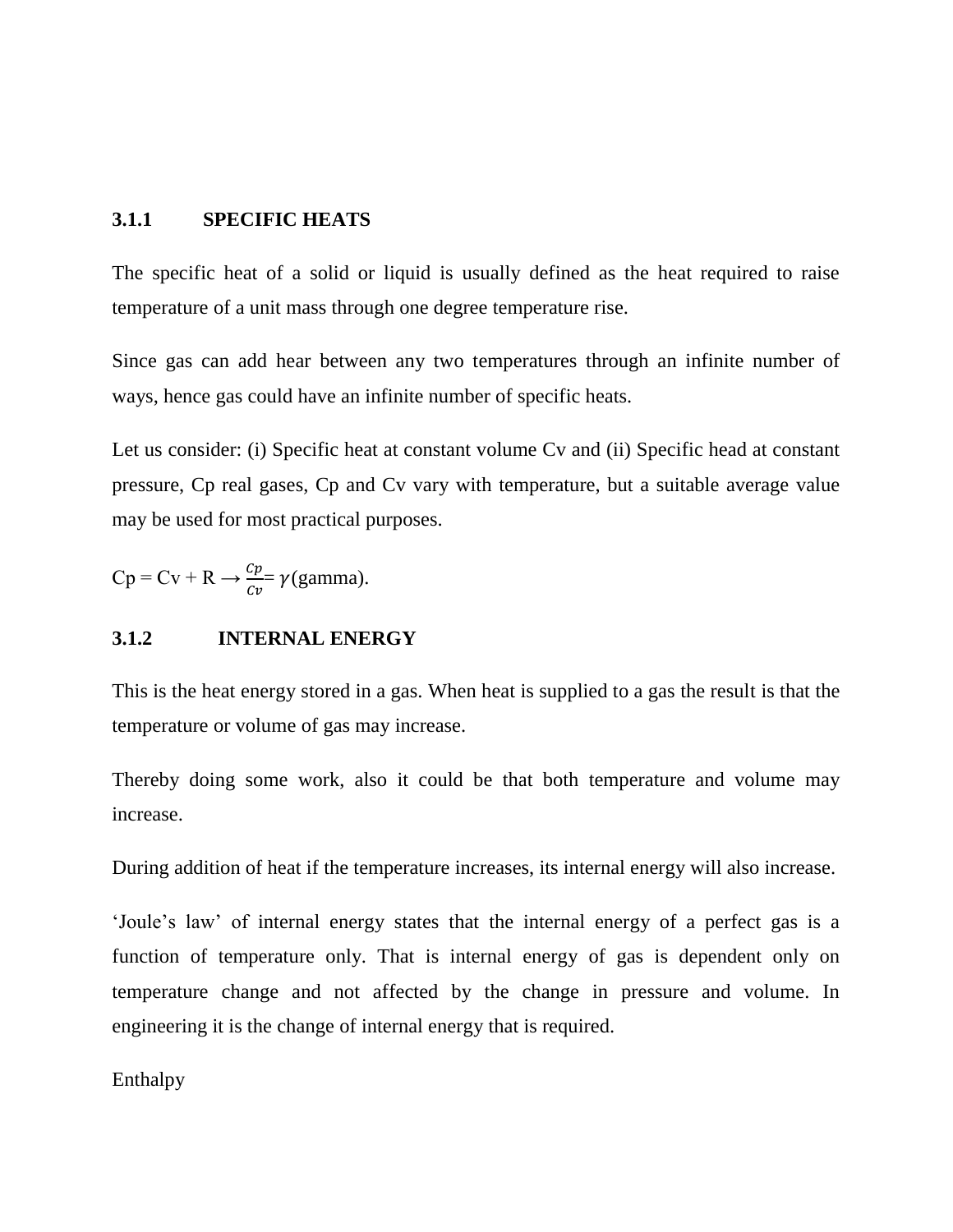In thermodynamics, enthalpy is the sum of internal energy (u) and pressure volume product (Pv).

 $h = u + Pv$ .

The total enthalpy of mass, m, of a fluid is given by  $H = U + Pv$  where  $H = mh$ 

Basic Thermodynamic Process:

1. **Isochoric Process**: This is a change in the state of a (gas (working fluid)) system at constant volume is called isochoric process. This occurs when gas system is heated or cooled in an enclosed space (e.g. a rigid vessel)

 $Q = Cv (T_2 - T_1)$ 

Work done,  $W = O$ 

P, V, T relations  $\frac{T_2}{T_1} = \frac{P_2}{P_1}$  $\overline{P}$ 

2. **Constant Pressure (isobaric) Process:** In this process the change in the state of a gas system taken place at constant pressure.

For a constant pressure process, the boundary must move against an external resistance as heat is supplied:

Head added,  $Q = Cp (T_2-T_1)$ 

Work done,  $W = P (V_2 - V_1)$ 

P, V, T relations  $\frac{T_2}{T_1} = \frac{V_2}{V_1}$ V.

3. **Isothermal Process, Pv or**  $\frac{1}{\rho}$  **= constant, T=constant:** A process at a constant temperature is called an isothermal process. In an isothermal expansion heat must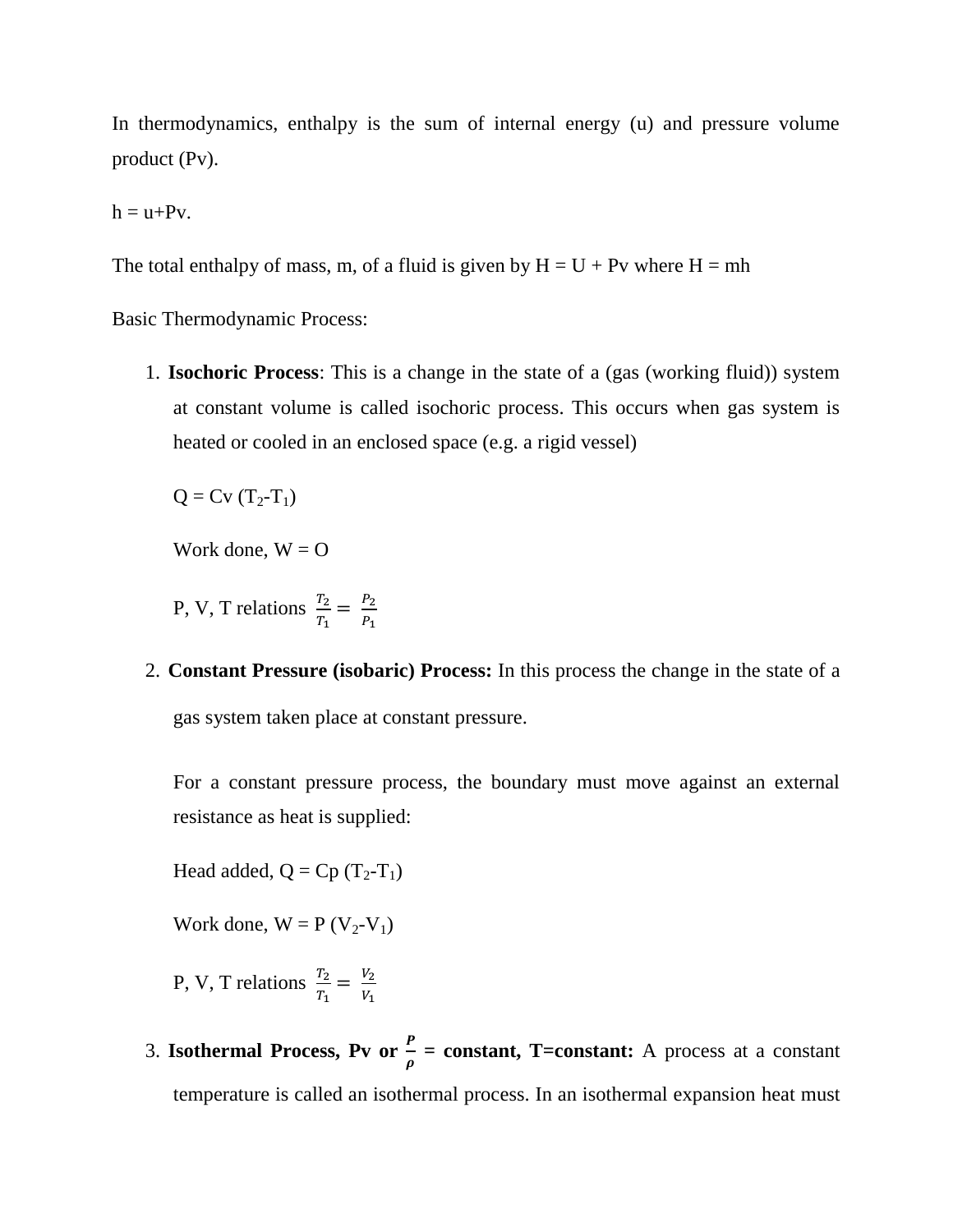be added continuously in order to keep the temperature at the initial value. Similarly in an isothermal compression heat must be removed from the working substance continuously during the process.

Heat headed, 
$$
Q = P_1 V_1 \log_\rho \frac{V_2}{V_1} = RT_1 \log_\rho \frac{\rho_1}{\rho_2}
$$

Work done,  $W = P_1 V_1 \log_{\rho} \frac{V_1}{V_1}$  $\frac{V_2}{V_1} = RT_1 log_\rho \frac{\rho}{\rho}$  $\rho$ 

Remember Work =  $\int pdv$ 

 $= p \int dv$  but Pv = c for isothermal process

Work  $\mathcal{C}_{0}$  $\frac{c}{v} \int dv$  :  $P = \frac{c}{v}$  $\boldsymbol{\mathit{v}}$  $= C \int \frac{1}{\epsilon}$  $\frac{1}{v}d$ 

$$
= C \log_{\rho} \frac{v_2}{v_1}
$$

$$
= P_1 V_1 \log_{\rho} \frac{V_2}{V_1}
$$

P, V, T relation: =  $P_1V_1 = P_2V_2$  (or  $\frac{P_1}{Q_1}$  $\frac{P_1}{\rho_1} = \frac{P_2}{\rho_1}$  $\frac{r_2}{\rho_2}$ 

4. Adiabatic Process ( $Pv^{\gamma}$  = constant)

An adiabatic process is one in which no heat is transferred to or from the gas during the process.

For an adiabatic process to take place, perfect thermal insulation for the system must be available.

Heat added,  $Q = O$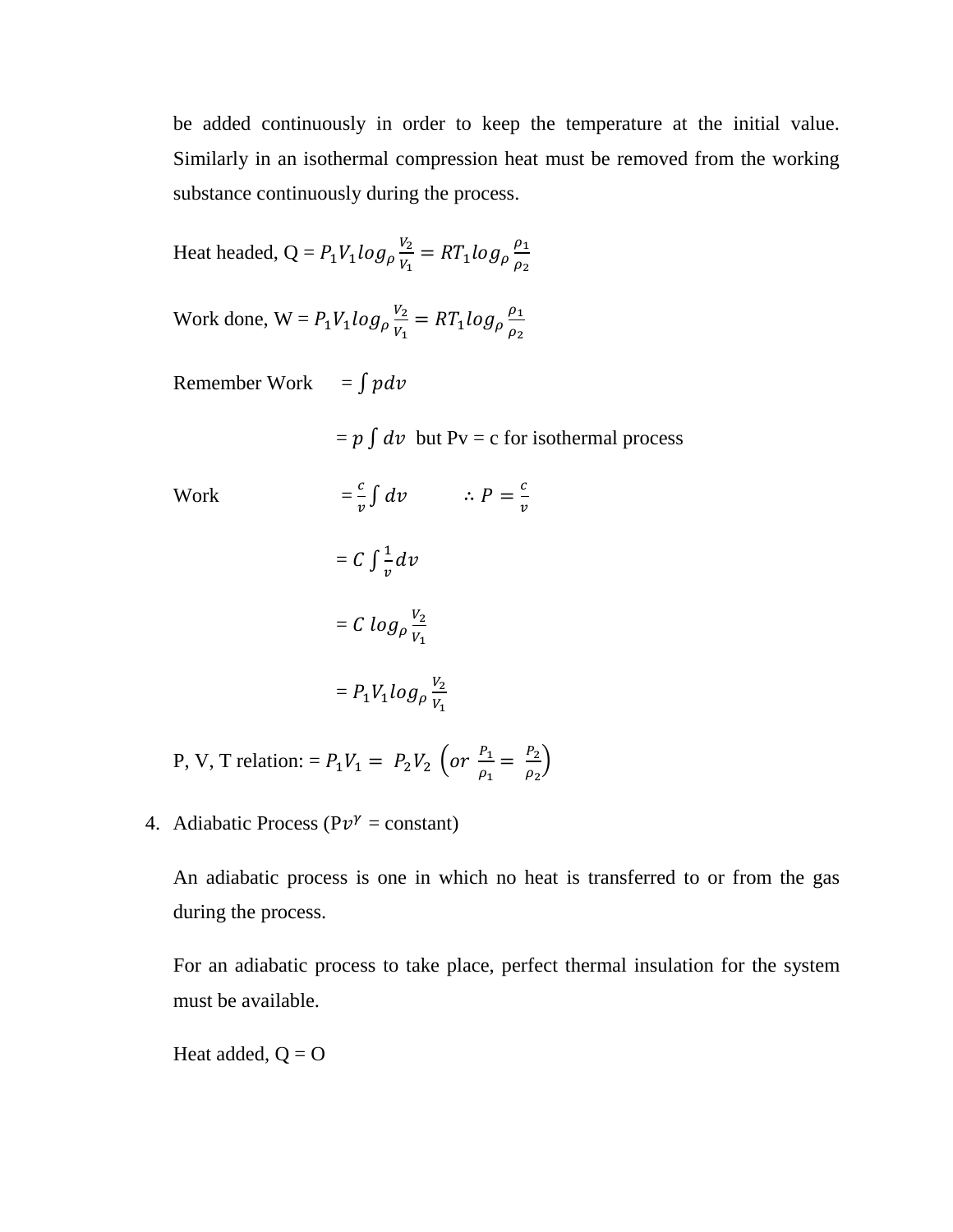Work done,  $W = \frac{P_1 V_1 - P_2 V_2}{\gamma - 1} = \frac{R(T_1 - T_2)}{\gamma - 1}$ γ

P, V, T relations: =  $P_1V_1 = P_2V_2$ 

$$
\frac{T_2}{T_1} = \left(\frac{V_2}{V_1}\right)^{\gamma - 1} = \left(\frac{P_2}{P_1}\right)^{\frac{\gamma - 1}{\gamma}}
$$

If the adiabatic process is reversible (or frictionless) it is known as isentropic process.

## **3.1.3 Basic Equations of Compressible Fluid Flow**

(i) Continuity equation

In cases of non-dimensional flow, mass per sec.  $= \rho A V$ .

(where,  $\rho$  = mass density, A = cross-sectional area, V = Velocity)

Since mass or mass per second is constant according to law of conservation of mass, therefore,

 $\rho A V =$ constant

By differentiation, we have

 $d (\rho A V) = 0$ 

 $\rightarrow \rho d(AV) + AVd\rho = 0$ 

$$
\rightarrow \rho A dV + \rho V dA + AV d\rho = 0
$$

Dividing both sides by  $\rho A V$ 

 $\rightarrow \frac{d}{t}$  $\frac{dV}{V} + \frac{d}{A}$  $rac{dA}{A} + \frac{d}{\mu}$  $\frac{d\rho}{\rho} =$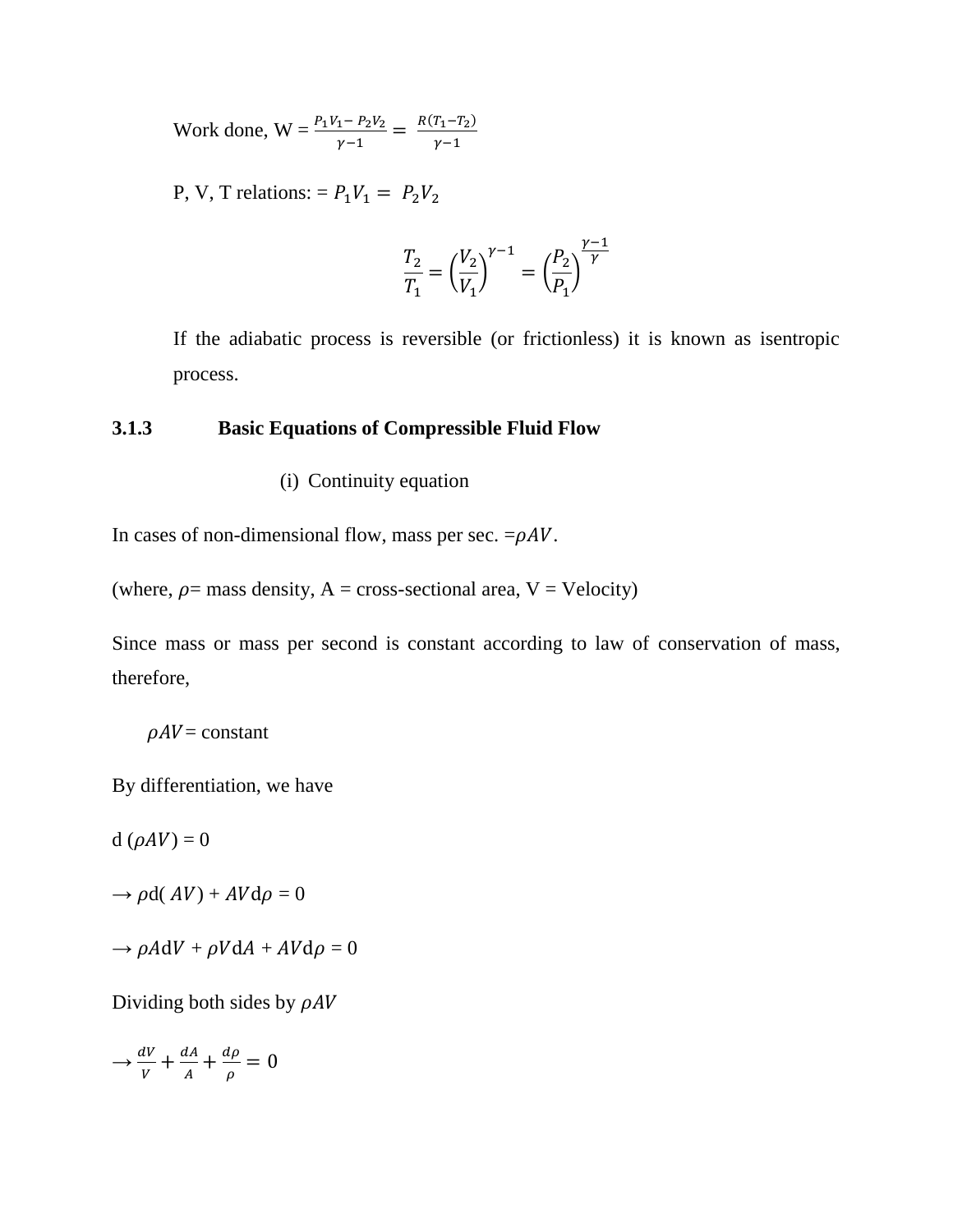Rearranging, we have,

$$
\rightarrow \frac{d\rho}{\rho} + \frac{dA}{A} + \frac{dV}{V} = 0
$$
 (Equation of Continuity in differential form.)

# **3.1.4 Momentum Equation**

The momentum equation for compressible fluid is similar to the one for incompressible fluids.

This is because in momentum flux is equated to force required to cause this change.

Momentum flux  $=$  mass flux x velocity

$$
= \rho A V \times V
$$

But, the mass flux,  $\rho AV$  is constant……..by continuity equation.

The momentum equation is independent of the compressibility effects and hence for compressible fluids too, the momentum equation, say in  $X$  – direction, may be expressed as:

$$
\sum F_x = (\rho AVV_x)_2 - (\rho AVV_x)_1
$$
  
= niV<sub>2</sub> - niV<sub>1</sub>

## **3.1.5 Bernoulli's or Energy Equation**

Euler's equation is obtained as:

$$
\frac{dp}{\rho} + Vdv + gdz = 0
$$

Integrating both sides, we have

$$
\int \frac{dp}{\rho} + \int V dv + \int g dz = \text{constant}.
$$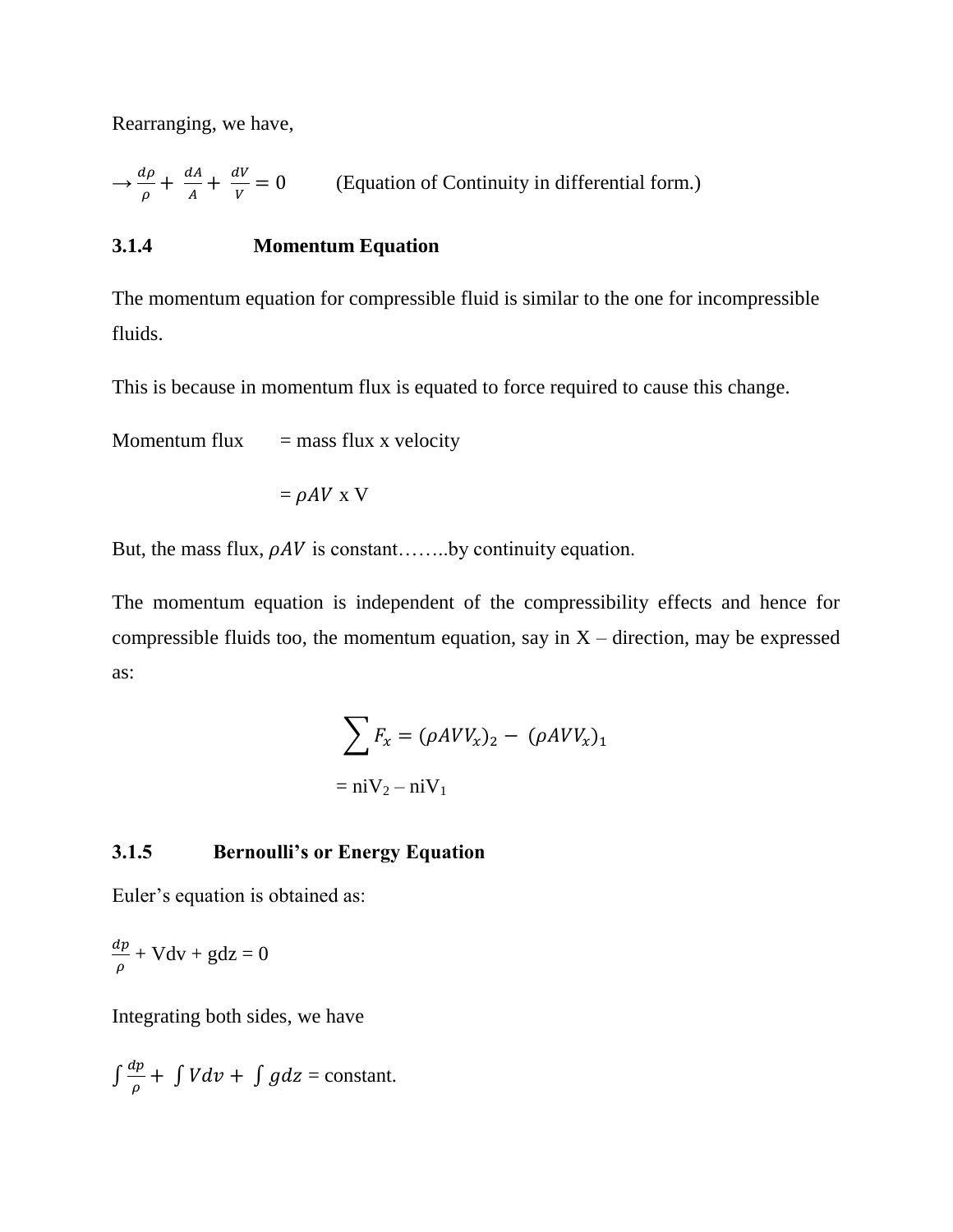$$
\rightarrow \int \frac{dp}{\rho} + \frac{v^2}{2} + gz = \text{constant}.
$$

In compressible flow  $\rho$  is not constant, therefore it cannot be taken outside the integration sign.

Bernoulli's equation for isothermal process.

For isothermal process,

Pv = constant or  $\frac{P}{\rho}$  = constant

Where special volume,  $V = \frac{1}{\rho}$ 

$$
\rho = \frac{P}{c}
$$

Hence  $\int \frac{d}{dx}$  $rac{dp}{\rho} = \int \frac{d}{p}$ p  $/c$  $=\frac{c}{c}$  $\frac{dp}{p} = C_1 \int \frac{d}{l}$  $\frac{dp}{p} = C_1 \log_p P = \frac{P}{\rho}$  $\frac{r}{\rho}$  l  $\left\{\ldots, C_1 = \frac{P}{q}\right\}$  $\frac{r}{\rho}$ 

Substituting the value of  $\int \frac{d}{t}$  $\frac{dp}{p}$  into equation

 $\int \frac{d}{t}$  $\frac{dp}{p} + \frac{V^2}{2}$  $\frac{1}{2}$  +  $gz$  = constant, we have  $\overline{p}$  $\frac{p}{\rho}$  log<sub>p</sub>  $P + \frac{V^2}{2}$  $\frac{1}{2}$  +  $gz$  = constant.

Dividing both sides by g, we have

$$
\frac{p}{\rho g} \log_{\rho} P + \frac{v^2}{2} + g z = \text{constant}
$$

Bernoulli's equation for compressible flow that is undergoing isothermal process.

Bernoulli's equation for adiabatic process: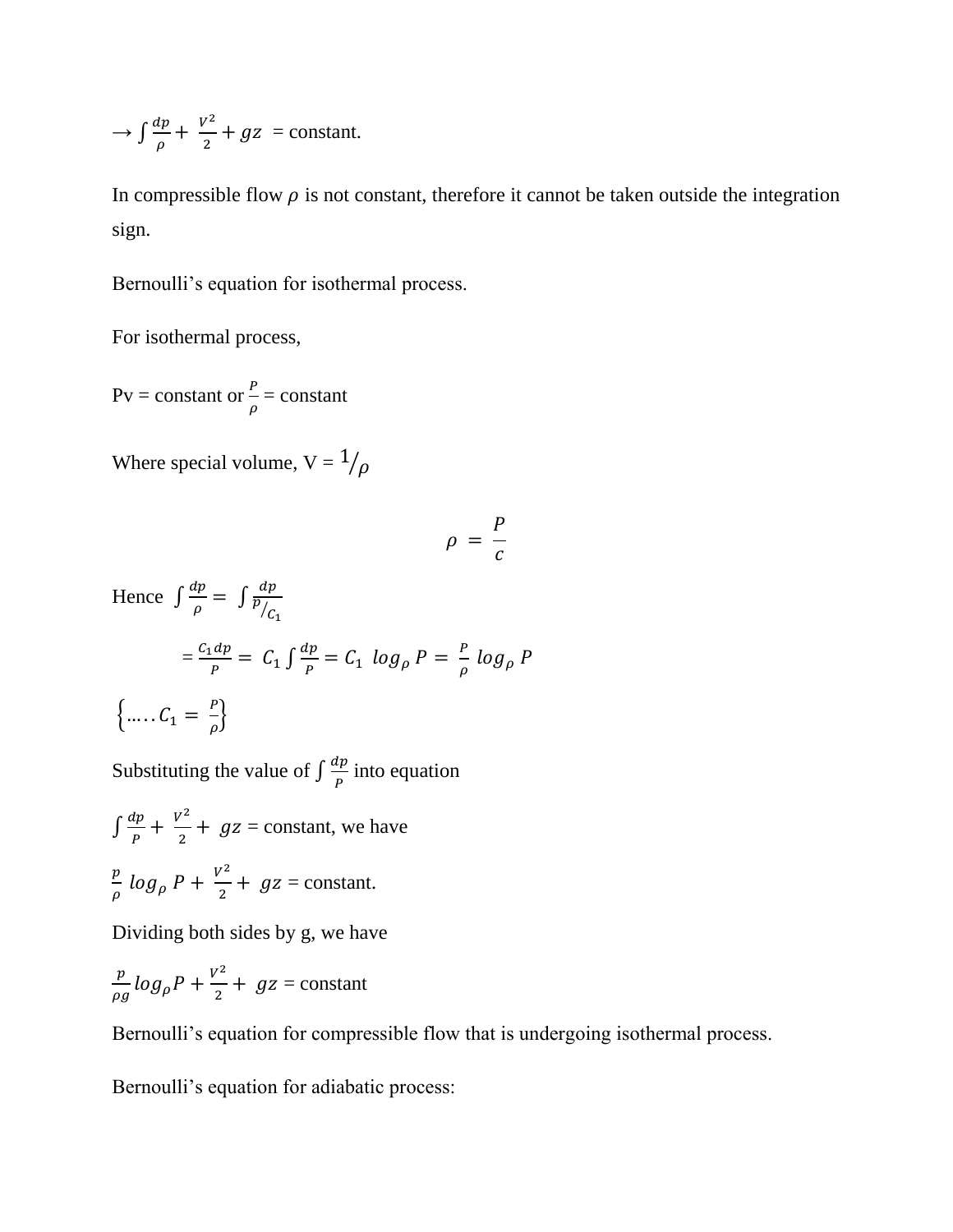For adiabatic process,  $Pv^2 = constant$ 

Or 
$$
\frac{P}{\rho Y}
$$
 = constant = C<sub>2</sub> (say).  
\n $\rightarrow \frac{P}{C_2} = \rho^{\gamma} \text{ or } \left(\frac{P}{C_2}\right)^{1/\gamma} = \rho$   
\nHence,  $\int \frac{dp}{\rho} = \int \frac{dp}{(P/C_2)^{1/\gamma}}$   
\n $= (C_2)^{1/\gamma} \int \frac{1}{P^{1/\gamma}} dp = (C_2)^{1/\gamma} \int \frac{1}{P^{1/\gamma}} dp.$   
\n $= (C_2)^{1/\gamma} \left[\frac{P^{-1/\gamma}}{(-1/\gamma+1)}\right] = \frac{(C_2)^{1/\gamma} \cdot P^{\frac{(\gamma-1)}{\gamma}}}{\left[\frac{\gamma-1}{\gamma}\right]}$   
\n $= \frac{\gamma}{\gamma-1} \cdot C_2^{1/\gamma} \cdot P^{\frac{(\gamma-1)}{\gamma}}$ 

But  $C_2 = \frac{P}{r}$  $\rho$ 

Therefore,  $\int \frac{d}{dx}$  $\frac{dp}{\rho} = \frac{\gamma}{\gamma - \gamma}$  $\frac{\gamma}{\gamma-1} * \left[ \frac{P}{\rho^1} \right]$  $\frac{r}{\rho^{\gamma}}$  $\frac{1}{\gamma}$ .  $P\left[\frac{\gamma}{2}\right]$  $\frac{-1}{\gamma}$  $=\left[\frac{\gamma}{\gamma}\right]$  $\left[\frac{\gamma}{\gamma-1}\right] \frac{p^1/\gamma}{\rho}$  $\frac{\gamma}{\rho}$  .  $P\left[\frac{\gamma}{\rho}\right]$  $\frac{-1}{\gamma}$  $=\left[\frac{\gamma}{\gamma}\right]$  $\left[\frac{\gamma}{\gamma-1}\right] \frac{P\left[\frac{1}{\gamma}+\frac{\gamma}{2}\right]}{\rho}$  $\frac{1}{\gamma}$  $\rho$  $=\left[\frac{\gamma}{\gamma}\right]$  $\left[\frac{\gamma}{\gamma-1}\right].\frac{P}{\rho}$  $\rho$ 

Substituting the value of  $\int \frac{d}{dx}$  $\frac{\mu}{\rho}$  in

 $\int \frac{d}{t}$  $\frac{dp}{p} + \frac{V^2}{2}$  $\frac{1}{2}$  +  $gz$  = constant, we have